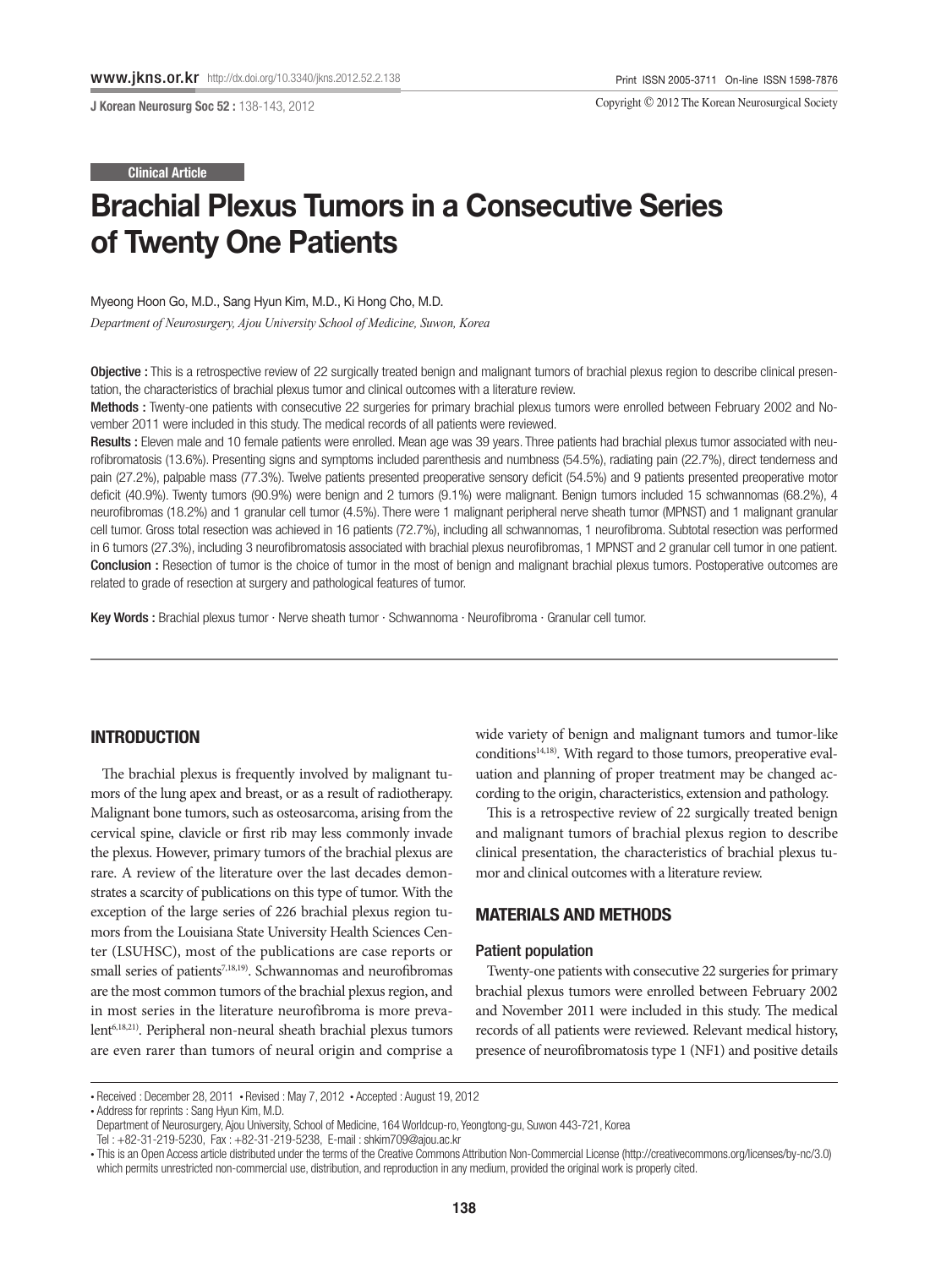of the neurological examination were documented. The location, size, mobility and tenderness on palpation of the tumor were assessed. Plain X-ray films and computerized tomography (CT) scans of tumors close to the spine were examined to find evidence of intervertebral foraminal enlargement or vertebral erosion. Magnetic resonance (MR) imaging was performed to document tumor location, margins, and relationship with adjacent structures. Malignant tumors were also evaluated with lung and abdominal CT scans and bone scans. The histopathological diagnosis of all tumors based on light microscopy was reviewed. In some instances, immunohistological methods were used to confirm the differential diagnosis.

#### Surgical approach

All patients were admitted for surgical treatment. The surgical exposure depended on the site of the lesion and was initially performed under loupe magnification. The lesions involving roots and trunks were exposed through an anterior supraclavicular approach. The lower lesions, involving cords and terminal nerves, required an anterior infraclavicular approach and when there was a more extensive involvement of the plexus, including its retroclavicular part, a combined anterior approach, with or without section of the clavicle, was employed. After gross identification of the tumor, the surgical microscope was brought into the field. In the beginning, special attention was devoted to the identification, isolation and mobilization of all adjacent plexus elements, which must be dissected together with non-neural tissues away from the tumor. Under higher magnification, the proximal and distal elements directly involved and the margins of the tumor were defined. In the benign, solitary tumors, the thickened epineurium over the lesion was opened until the capsule and the mass were dissected away from adjacent nerve fascicles, in an extra capsular plane, usually as a single mass. Fascicles entering the substance of the tumor or its capsule were isolated at the proximal and distal poles of the mass. Intraoperative electrical stimulation and nerve action potential (NAP) recording provided information about non-functioning fascicles entering and exiting the tumor. The extent of tumor removal varied from gross total resection to sub-total resection. A more aggressive resection was substituted by a less radical level of resection whenever a significant motor impairment could result. In these cases, tumor remnants were left to preserve nerve continuity.

# RESULTS

## Demography and clinical presentation

In our review, we identified 21 patients with 22 brachial plexus tumors. Neurofibromatosis was present in 3 patients (13.0%). Demographic and clinical characteristics of our series are summarized in Table 1. Eleven male and 10 female patients were

Table 1. Summary of clinical characteristics of tumors, localization, size, grade of resection at surgery, pathological findings and follow-up in a series of 22 patients with brachial plexus tumor

| No.            | Age<br>(years) | $Sex*$         | Pain   | Motor<br>deficit | Sensory<br>deficit       | Localization               | $Size^*(cm)$ | Surgery    | Pathology                        | F/U<br>(months) |
|----------------|----------------|----------------|--------|------------------|--------------------------|----------------------------|--------------|------------|----------------------------------|-----------------|
| $\mathbf{1}$   | 49             | $\mathbf{F}$   |        |                  |                          | <b>SC</b>                  | 6.0          | <b>GTR</b> | Schwannoma                       | 3               |
| $\overline{2}$ | 47             | F              |        |                  | ÷                        | <b>SC</b>                  | 4.8          | <b>GTR</b> | Schwannoma                       | 21              |
| 3              | 44             | M              | $+$    | $^{+}$           | $^{+}$                   | <b>SC</b>                  | 2.2          | <b>STR</b> | Granular cell tumor              | $\overline{7}$  |
| 4              | 33             | M              |        |                  | $^{+}$                   | $\ensuremath{\mathsf{SC}}$ | 5.3          | <b>GTR</b> | Schwannoma                       | 18              |
| 5              | 46             | F              | $+$    | $^{+}$           | $^{+}$                   | SC/IC                      | 7.8          | <b>STR</b> | Malignant granular<br>cell tumor | 41              |
| 6              | 54             | F              |        |                  |                          | <b>SC</b>                  | 3.1          | <b>GTR</b> | Schwannoma                       | 12              |
| 7              | 22             | $\overline{F}$ |        |                  | ۰                        | <b>SC</b>                  | 4.8          | <b>GTR</b> | Neurofibroma                     | 15              |
| 8              | 19             | M              | $+$    |                  | $^{+}$                   | ${\rm IC}$                 | 4.3          | <b>GTR</b> | Schwannoma                       | $\overline{2}$  |
| 9              | 16             | M              |        | $^{+}$           | $^{+}$                   | IC                         | 3.3          | <b>STR</b> | Neurofibroma                     | 28              |
| 10             | 21             | M              | $+$    | $+$              | $^{+}$                   | <b>SC</b>                  | 4.3          | <b>STR</b> | Neurofibroma                     | 20              |
| 11             | 28             | M              |        | $^{+}$           | $^{+}$                   | $\ensuremath{\mathsf{SC}}$ | 2.5          | <b>GTR</b> | Schwannoma                       | 36              |
| 12             | 33             | $\mathbf M$    |        |                  | $^{+}$                   | <b>SC</b>                  | 5.1          | <b>GTR</b> | Schwannoma                       | 6               |
| 13             | 18             | M              |        | $^{+}$           | $^{+}$                   | <b>SC</b>                  | 4.1          | <b>GTR</b> | Schwannoma                       | 3               |
| 14             | 41             | M              | $+$    |                  | ÷,                       | IC                         | 7.3          | <b>GTR</b> | Schwannoma                       | 3               |
| 15             | 58             | F              | $+$    |                  |                          | $\ensuremath{\mathsf{SC}}$ | 8.1          | <b>GTR</b> | Schwannoma                       | $\overline{4}$  |
| 16             | 62             | F              |        |                  | ÷,                       | <b>SC</b>                  | 4.4          | <b>GTR</b> | Schwannoma                       | 6               |
| 17             | 57             | F              | $+$    |                  | ÷,                       | <b>SC</b>                  | 5.7          | <b>GTR</b> | Schwannoma                       | $\overline{2}$  |
| 18             | 40             | F              | $^{+}$ |                  | $\overline{\phantom{0}}$ | $\ensuremath{\mathsf{SC}}$ | 9.1          | <b>GTR</b> | Schwannoma                       | 3               |
| 19             | 66             | F              | $^{+}$ | $+$              | $^{+}$                   | SC/IC                      | 6.8          | <b>STR</b> | Neurofibroma                     | 22              |
| 20             | 48             | M              | $^{+}$ | $^{+}$           | $^{+}$                   | SC/IC                      | 9.8          | <b>GTR</b> | Schwannoma                       | 30              |
| 21             | 21             | F              | $+$    | $+$              | $+$                      | SC/IC                      | 7.5          | <b>STR</b> | <b>MPNST</b>                     | 17              |
| 22             | 36             | M              | $^{+}$ |                  |                          | <b>SC</b>                  | 5.6          | <b>GTR</b> | Schwannoma                       | 3               |

\*Largest diameter (centimeters). M : male, F : female, SC : supraclavicular, IC : infraclavicular, GTR : gross total resection, STR : subtotal resection, MPNST : malignant peripheral nerve sheath tumor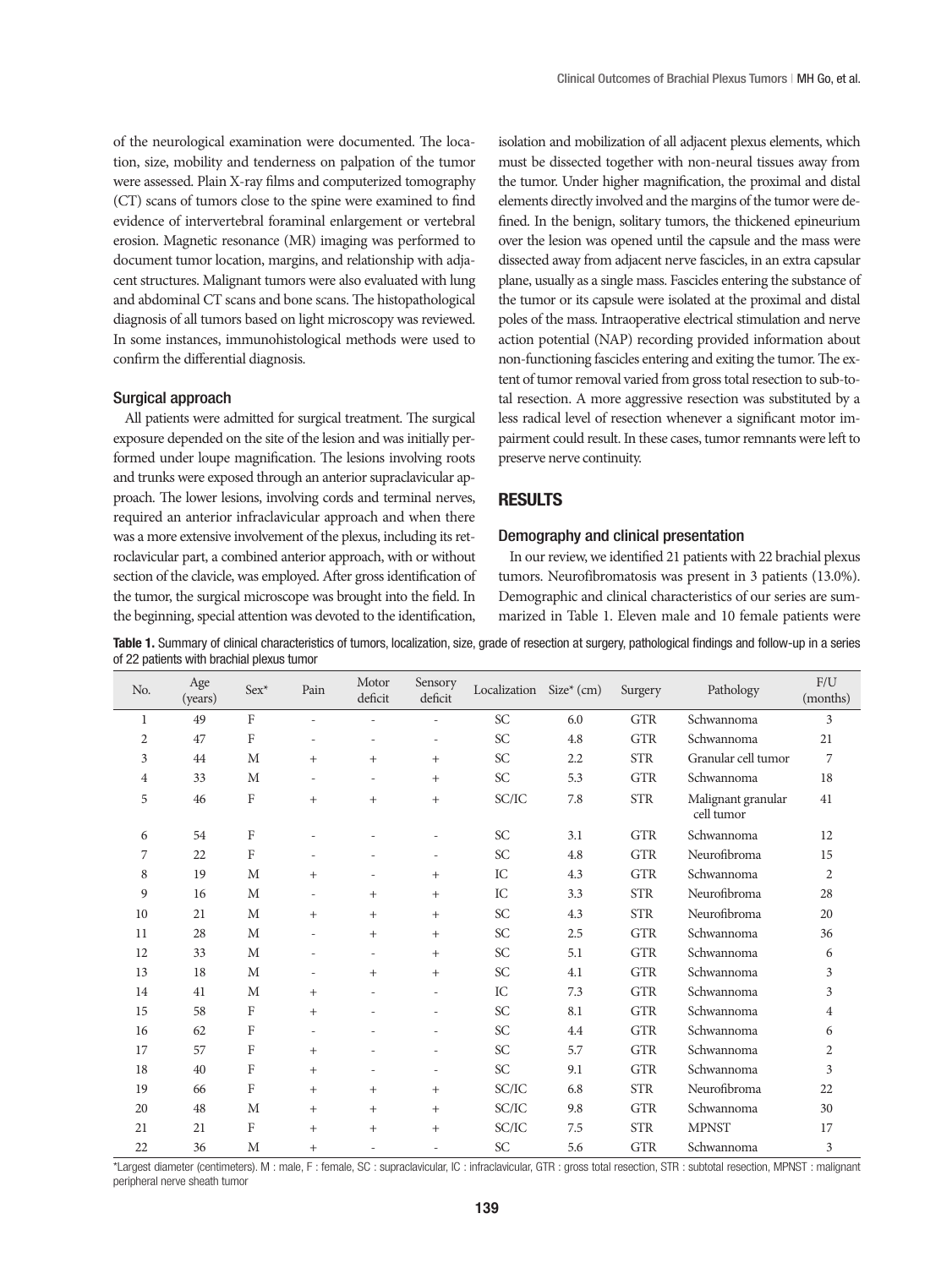enrolled. Mean age was 39 years (range 16-66 years). The duration of symptoms ranged from 6 months to 10 years prior to the surgical treatment. The brachial plexus tumor was discovered incidentally in one patient. Three patients had brachial plexus tumor associated with neurofibromatosis (13.6%). Presenting signs and symptoms included paresthesis and numb-



Fig. 1. Coronal T1-weighted SE image showing a small schwannoma arising from a trunk of the left brachial plexus. The lesion is isointense to muscle.



Fig. 2. Axial T2-weighted FSE image showing a large schwannoma arising from the left brachial plexus in a patient with schwannoma. The lesion is hyperintense and displays the typical "target sign" that characterizes a benign nerve sheath tumor.

ness (54.5%), radiating pain (22.7%), direct tenderness and pain (27.2%), palpable mass (77.3%). Growing mass (95.4%) was the most common presenting symptoms. Twelve patients presented preoperative sensory deficit (54.5%) and 9 patients among those patients accompanied with preoperative motor deficit (40.9%).

## MRI findings

On MRI finding, almost all brachial plexus tumors showed well-defined mass with the long axis in line with the nerve of origin and homogeneous intermediate signal intensity (SI) on T1-weighted sequences (Fig. 1). The tumors were hyperintense on T2-weighted images with inhomogeneous central low SI (the target sign) (Fig. 2) and strong enhancement following contrast administration (Fig. 3).

The tumors were hyperintense on T2-weighted images and showed strong enhancement following contrast administration. Schwannomas showed globoid mass with well demarcation and surrounding nerved were suspended eccentrically from the tumor. Neurofibromas showed fusiform and elongated enlargement. Grannular cell tumor showed multiple fusiform and lobulated enlargement of nerves, which were originated from several neural formamens

## Characteristic of tumor and intraoperative findings

The 22 tumors comprised a heterogeneous group of lesions in terms of their size, location and pathological characteristics. (Table 1). Third and 5th cases were developed in the same patient. The largest diameter of the smallest lesion and the largest lesion were 2.2 and 9.8 centimeters, respectively (average 6.98 cm). Most of schwannomas appeared grossly as smooth globoid masses, which did not enlarge the nerve but are suspended eccentrically from it with a discrete attachment. Complete resection of tumor could be achieved in all cases of schwannoma because of these gross findings. Most of neurofibromas produced fusiform enlargement of the involved nerve, which made it impossible to distinguish between tumor and neural tissue. Granular cell tumor appeared fusiform and multiple lobulate enlargement of the involved nerves, which was similar to gross feature of neurofibroma. But granular cell tumor was much harder consistency with poor demarcation between neural tis-

> sue and tumor, which impeded complete tumor resection.

Twenty tumors (90.9%) were benign and 2 tumors (9.1%) were malignant. Benign tumors included 15 schwannomas (68.2%), 4 neurofibromas (18.2%) and 1 GCT (4.5%). There were 1 malignant peripheral nerve sheath tumor (MPNST) and 1 malignant granular cell tumor.

Gross total resection was achieved in 16 patients (72.7%), including all schwannomas, 1 neurofibroma. Subtotal resection



Fig. 3. Axial T1-weighted SE image of a patient with a schwannoma arising from the left brachial plexus. Pre-contrast image (A) shows the lesion to be homogeneous and isointense to muscle. Following gadolinium administration (B), the tumor shows inhomogeneous enhancement.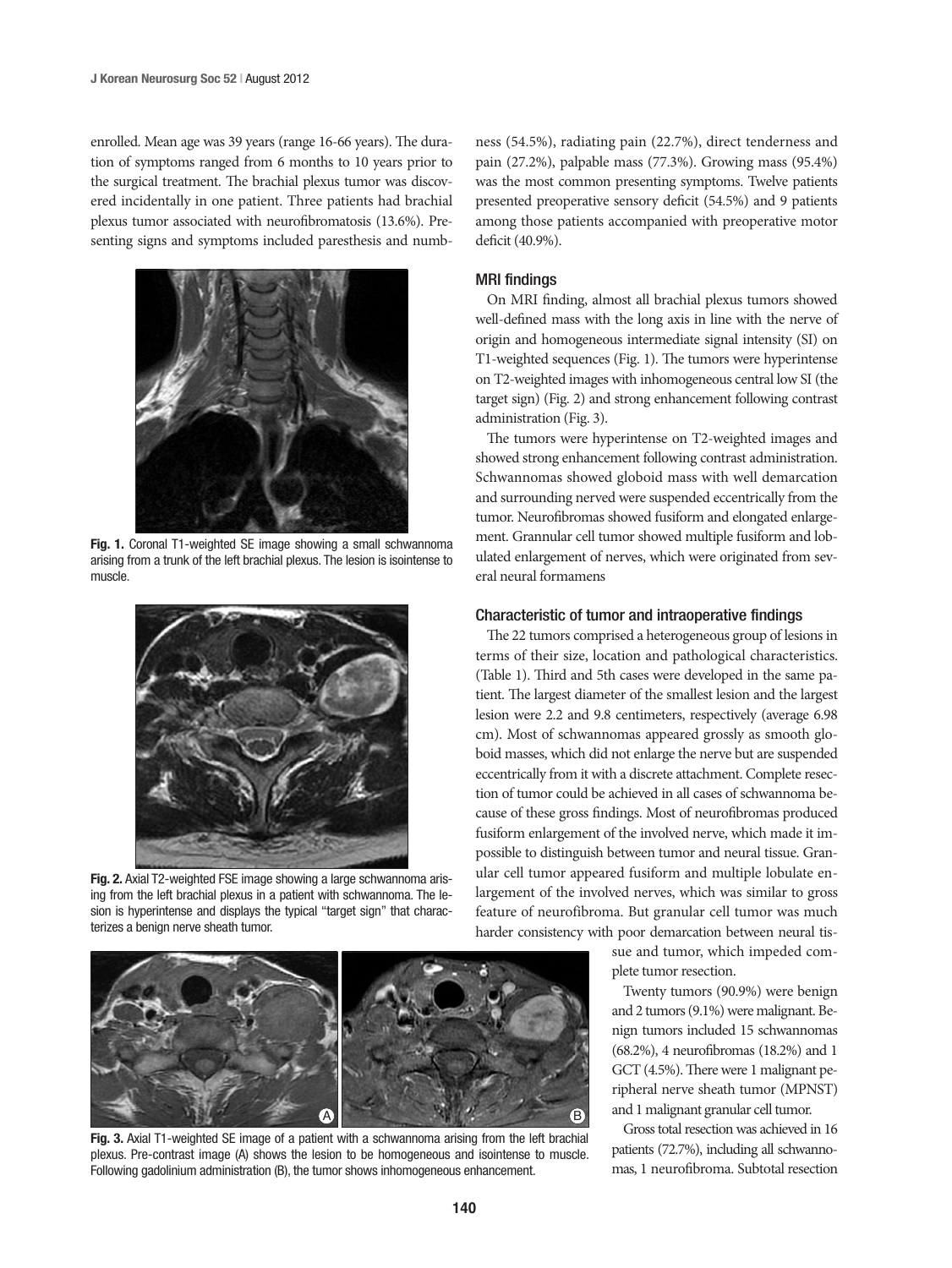was performed with a small residual lesion in 6 tumors (27.3%), including 3 neurofibromatosis associated with brachial plexus neurofibromas, 1 MPNST and 2 granular cell tumor in one patient. In case of granular cell tumor, subtotal resection was performed for the first surgery, and then small residual remnant had grown three timed size big just before the revision surgery (Fig. 4). The tumor was transformed into malignant granular cell tumor.

## Clinical outcomes and follow-up

Mean follow-up period was 13.7 months (range 2-41 months). Radiating pain and localized direct tenderness were improved immediately after surgery in 10 out of 11 patients who complained of pain at presentation, 1 patient developed new pain after surgery. Twelve patients with preoperative parenthesis and numbness reported improvement after surgical treatment. Motor deficit as an initial symptom was improved in 7 out of 9 patients who complained of motor weakness at presentation.

New paresthesia developed in 2 patients who had relatively small sized lesions. Tumor size was 2.2 cm and 3.1 cm, respectively. New motor deficits developed in 2 patients after surgery. Newly developed motor deficit was improved during the follow-up period in 1 patient. Profound motor weakness was developed in the other patient with granular cell tumor after the first surgery and recovered to nearly intact status (G4+) for postoperative 6 months. The patient presented severe left shoulder pain with weakness of arm (G2). Even though pain was improved, complete monoplegia was developed after revision surgery with no improvement until final follow-up. The patient re-

ceived concurrent chemotherapy and rehabilitation.

# **DISCUSSION**

Brachial plexus region may be affected by various tumors and tumor-like conditions. Many reports have been published about brachial plexus tumor since Courvoisier reported the first description of the surgical excision of a brachial plexus tumor in 1886. In 1970 Dart et al.6) reported 27 cases of plexus tumors, 22 of which were nerve sheath tumors. In that same year, Fisher and Tate<sup>10)</sup> reviewed the literature for all brachial plexus neoplasms reported earlier than 1970. Otherwise, most other publications were confined to case reports or small series of nerve sheath tumors (NS Ts)2,5,7,10,11,13,14,20,21,26,27). Clinical presentation of brachial plexus tumor is various according to location, extension, involved neural elements and pathology. Symptoms are caused by direct nerve invasion, infiltration of surrounding tissues, or local mass effect<sup>22)</sup>. Huang et al.<sup>14)</sup> reported their experience with 42 patients with brachial plexus tumors. The most common presenting symptom was pain (70%), followed by sensory loss (61%) and weakness (52%). About half of their patients harbored benign NSTs : of these, 55% presented with a neurofibroma whereas 45% had a schwannoma. Kehoe et al.15) reported on 104 patients who presented with a solitary benign NST, 15 of which involved the brachial plexus. The majority of their patients presented with the primary complaint of a palpable mass, less than half complained of local pain or paresthesia. More recently, Siqueira et al.<sup>27)</sup> reported on a consecutive series of 18 patients who presented with brachial plexus tumors and tumor-like conditions. Most common presenting symptom was mass (75%), pain (58%), followed by sensory change (41%). In our series, the most common presenting symptom was growing mass (95.4%), parenthesis and numbness (54.5%), sensory deficit (54.5%), motor deficit (40.9%), direct tenderness and pain (27.2%), followed by included radiating pain (22.7%).

In cases of brachial plexus lesions, MR imaging is the study of choice to delineate the margins of the tumor from surrounding tissues with greatest contrast<sup>12,23)</sup>. However, MR imaging is currently unable to differentiate between schwannoma and neurofibroma4). Other imaging modalities may be useful in selected cases. Plain radiography can demonstrate apical pulmonary lesions potentially involving the brachial plexus. Computerized tomography scanning is optimal at revealing osseous erosion around the spine or changes in neural foramina<sup>8)</sup>. Typical MR



Fig. 4. A 44-year-old female patient presented with left shoulder pain and weakness of left arm. Initial MRI (A and B) revealed brachial plexus tumor on left side which was oval and well delineated. Pathology had been a benign granular cell tumor at the first surgery and was transformed into malignant granular cell tumor (C and D) in 17 months later after surgery.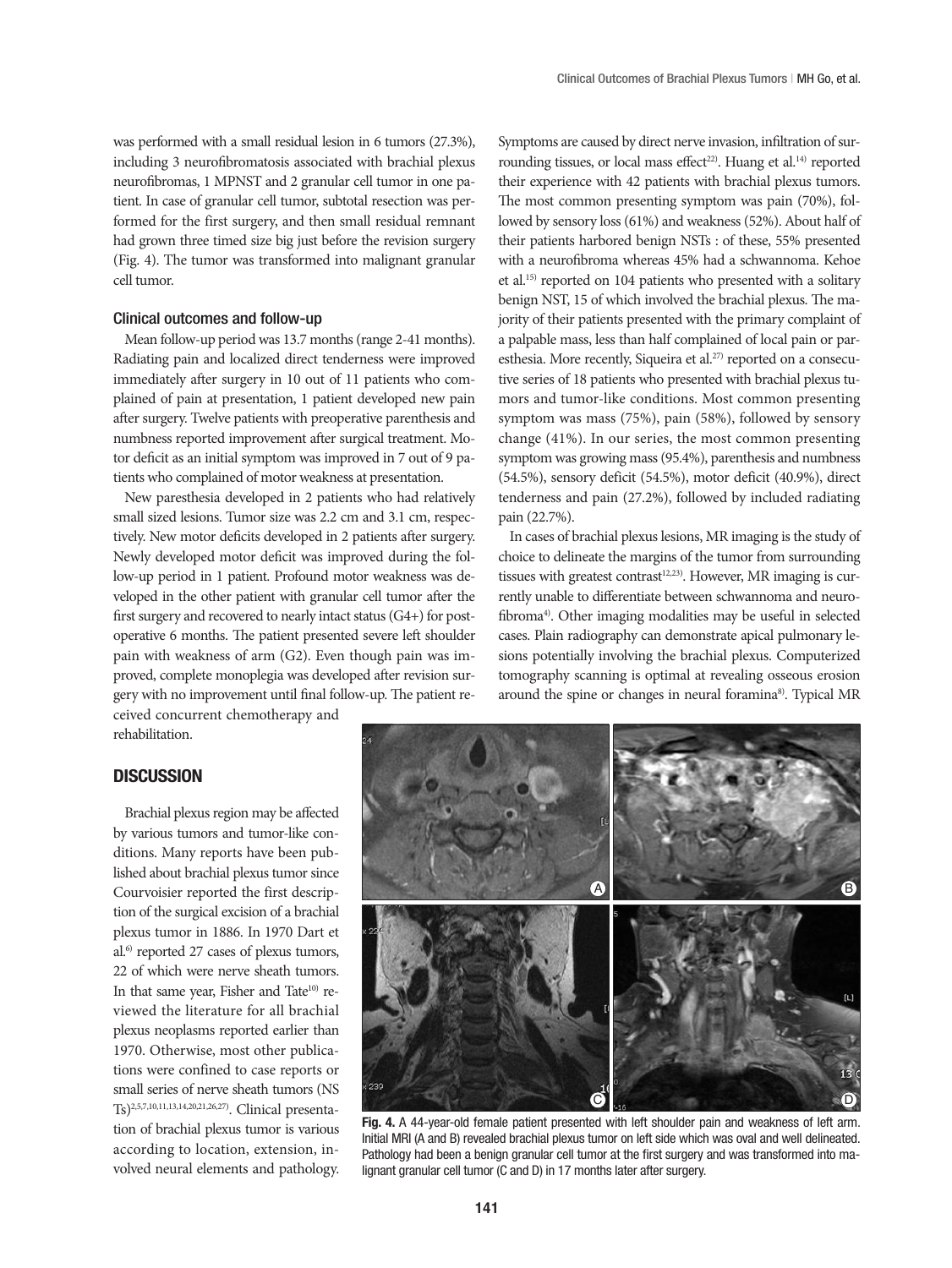features of benign NSTs include a well-defined oval mass with the long axis in line with the nerve of origin and homogeneous intermediate signal intensity (SI) on T1-weighted sequences (Fig. 1). The tumors are hyperintense on T2-weighted images with inhomogeneous central low SI (the target sign) (Fig. 2) and strong enhancement following contrast administration (Fig. 3)21,24). Less commonly, schwannomas and neurofibromas may be mildly hyperintense or hypointense to muscle on T1 weighted images and show non-uniform enhancement<sup>3,29-31)</sup>. Gadolinium-enhanced MRI rarely provides additional information not provided by other MRI sequences. Features, including non-homogeneous contrast enhancement, an irregular, infiltrative margin and bone destruction, may be helpful to differentiate benign from malignant NSTs. These features are associated with necrosis and hemorrhage as suggestive findings<sup>4,28,30</sup>.

Schwannomas and neurofibromas are the most common tumors of the brachial plexus region, and in most series in the literature neurofibroma is more prevalent<sup>14,21)</sup>. Huang et al.<sup>14)</sup> reported that about half of their patients harbored benign NSTs : of these, 55% presented with a neurofibroma whereas 45% had a schwannoma. On the contrary, Siqueira et al.<sup>27)</sup> reported that 9 presented with a schwannoma and 1 had a neurofibroma. In our series, the most common benign tumors of the brachial plexus region were schwannoma and neurofibroma as same as mentioned prior, but benign tumors included 15 schwannomas (68.2%), 4 neurofibromas (18.2%) and 1 granular cell tumor (4.5%). Schwannoma was more prevalent than neurofibroma. There were 1 malignant peripheral nerve sheath tumor (MPNST) and 1 malignant granular cell tumor. Twenty tumors (90.9%) were benign and 2 tumors (9.1%) were malignant.

Artico reported on cases involving 119 peripheral nerve sheath tumors (PNSTs), 11 of which involved the brachial plexus. In 93% of their patients with schwannomas and 81% of their patients with neurofibromas, motor function stabilized or improved postoperatively. At the 6-year follow-up, the best surgical results were observed in the patients with schwannoma, whereas the worst results were demonstrated in those with plexiform neurofibroma<sup>2)</sup>. The interest in pre-therapeutic biopsy on benign lesions is limited because the sensitivity of this procedure is moderate and the procedure could damage intact fascicles or cause haemorrhage<sup>1,14,25)</sup>. On the review of literature, postoperative outcomes were not influenced by surgical approach, but were related to grade of resection at surgery and pathological features of tumor. Gross total resection (GTR) can be expected for relatively small and medium size tumors, benign schwannoma, some of neurofibroma and other benign tumors, including desmoids, ganglions, cysts, epidermoids, and lipomas, and relatively good postoperative outcomes and prognosis can be expected after GTR<sup>18,19)</sup>. In case of large size schwannoma, GTR can be expected. Postoperative neurologic dysfunction may occur after GTR. In our series, postoperative paresthesia and numbness was developed in three patients who had relatively small size tumors. Tumor capsule may be encountered after skin retraction in case of large size tumor, and then further procedure can be proceeded in side of the tumor capsule. On the contrary, manipulation of nerve tissues may be needed after skin retraction in case of small size tumor. Whereas, GTR can not be expected in case of some neurofibromas, MPNST and other malignant tumors because those tumors have diffuse infiltration to surrounding nerves and connective tissue. Subtotal resection (STR) may be recommended for those tumors to preserve neurological function. Even when benign tumors are carefully dissected from the nerve involved under magnification, transient incomplete nerve paralysis may occur<sup>27)</sup>.

Hosoi calculated that MPNST develops in approximately 13% of patients with von Recklinghausen disease<sup>27)</sup>. Based on longer-term observation of a large series of patients, Brasfield and Das Gupta reported an overall incidence of 29%<sup>7</sup>. Although a small number of cases of MPNSTs have been reported in patients without NF, it has long been recognized that NF (especially NF Type 1, von Recklinghausen disease) is associated with a high incidence of MPNST. MPNST is generally considered chemotherapy resistant tumors. The role of radiation therapy is not completely defined in the management of MPNSTs. However, post-operative radiotherapy is currently recommended by oncology consensus as part of standard treatment guidelines for these tumors, despite clear surgical margins<sup>32)</sup>. Particularly in patients with small-sized sarcomas, surgical treatment may promote cure, but in bigger lesions (the majority of the cases), the patients should undergo adjuvant treatment after surgery. External radiation therapy prevents local recurrence more effectively than surgery alone. Despite aggressive surgery with adjuvant therapies, both morbidity and mortality rates are high.

One case of our series was granular cell tumor at the first surgery and was transformed into malignant granular cell tumor at 17 months later after surgery. Granular cell tumor is benign or malignant depends histologically on evidence of increased cellularity, nuclear atypia and mitotic activity<sup>9)</sup>. However, on rare occasions, a benign-appearing granular cell tumor may exhibit signs of malignancy, including invasion, local recurrence and distant metastasis before or after surgery. The tumor occurs unifocally (93%) and multifocally (7%)<sup>9,16,17)</sup>. Granular cell tumor usually has a poor prognosis despite surgery, radiation and chemotherapy. Local recurrence rate is 69% from 3 months to 3 years or more after initial surgery, and distant metastasis rate is 80% of patients before or after surgery<sup>9,16,17</sup>).

# **CONCLUSION**

Various tumors and tumor-like conditions may affect brachial plexus region. Resection of tumor is the choice of treatment in the most of benign and malignant brachial plexus tumors. The appropriate surgical strategy is necessary in every brachial plexus tumor because postoperative outcome is influenced by grade of resection at surgery and pathological features of tumor. Appropriate intraoperative microsurgical dissection technique and elec-